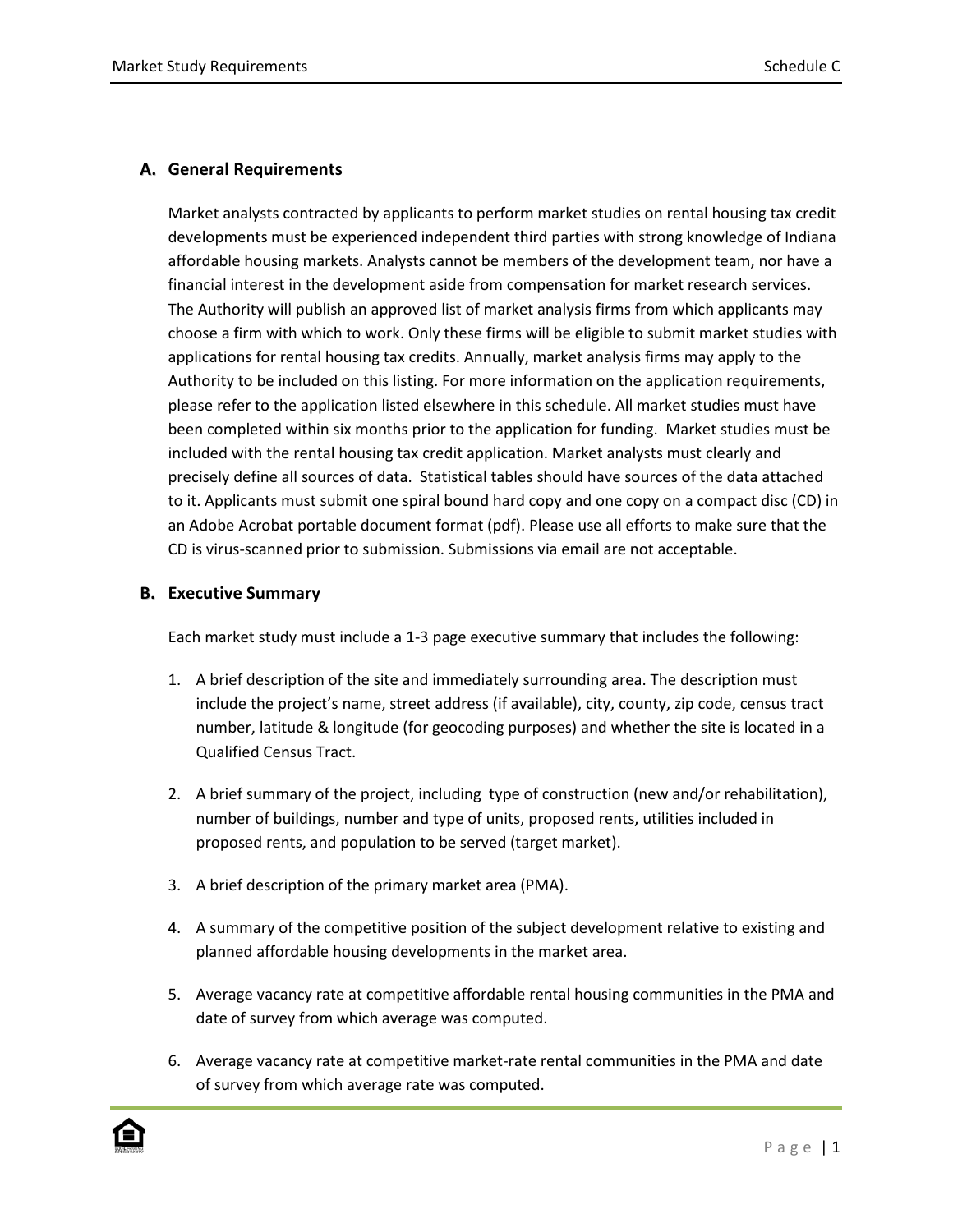- 7. A summary of strengths and/or weaknesses of the market and of the subject development that may impact the subject development's marketability and performance and circumstances that may lessen any negative attributes.
- 8. A statement of the analyst's assessment of market feasibility, including the prospect for long-term performance of the property given economic, demographic, and supply factors and trends. The statement must include an estimate of the demand for each unit type at the proposed start of lease-up through presentation of the penetration, absorption, and capture rates.
- 9. A statement of recommendations and/or suggested modifications to the subject development including unit totals/mix, physical characteristics, and/or proposed rents.

## **C. Development Description**

The market study must provide the following information in a clear and concise manner:

- 1. Appropriately labeled color photos of the subject site.
- 2. An easily readable map indicating the location of the subject site.
- 3. Narrative explanation of the physical characteristics of the subject site, including number of acres, topography, visibility, accessibility, and nature and proximity of any adverse conditions.
- 4. Narrative explanation of the types and character of land uses immediately surrounding the subject site.
- 5. Explanation of current zoning of undeveloped land surrounding the subject site.
- 6. Color photos of land uses immediately surrounding the subject site.
- 7. Other color photographs representative of the types and character of land uses in the surrounding neighborhood or area.
- 8. A table listing neighborhood amenities that would serve the needs of the target population (for example transportation linkages, shopping, schools, medical services, public transportation, places of worship, community centers, libraries, and recreational facilities) with addresses and distance to the subject site indicated.
- 9. A scaled color map indicating location of the subject site and important neighborhood amenities Total proposed project units and total tax credit units by: number of bedrooms

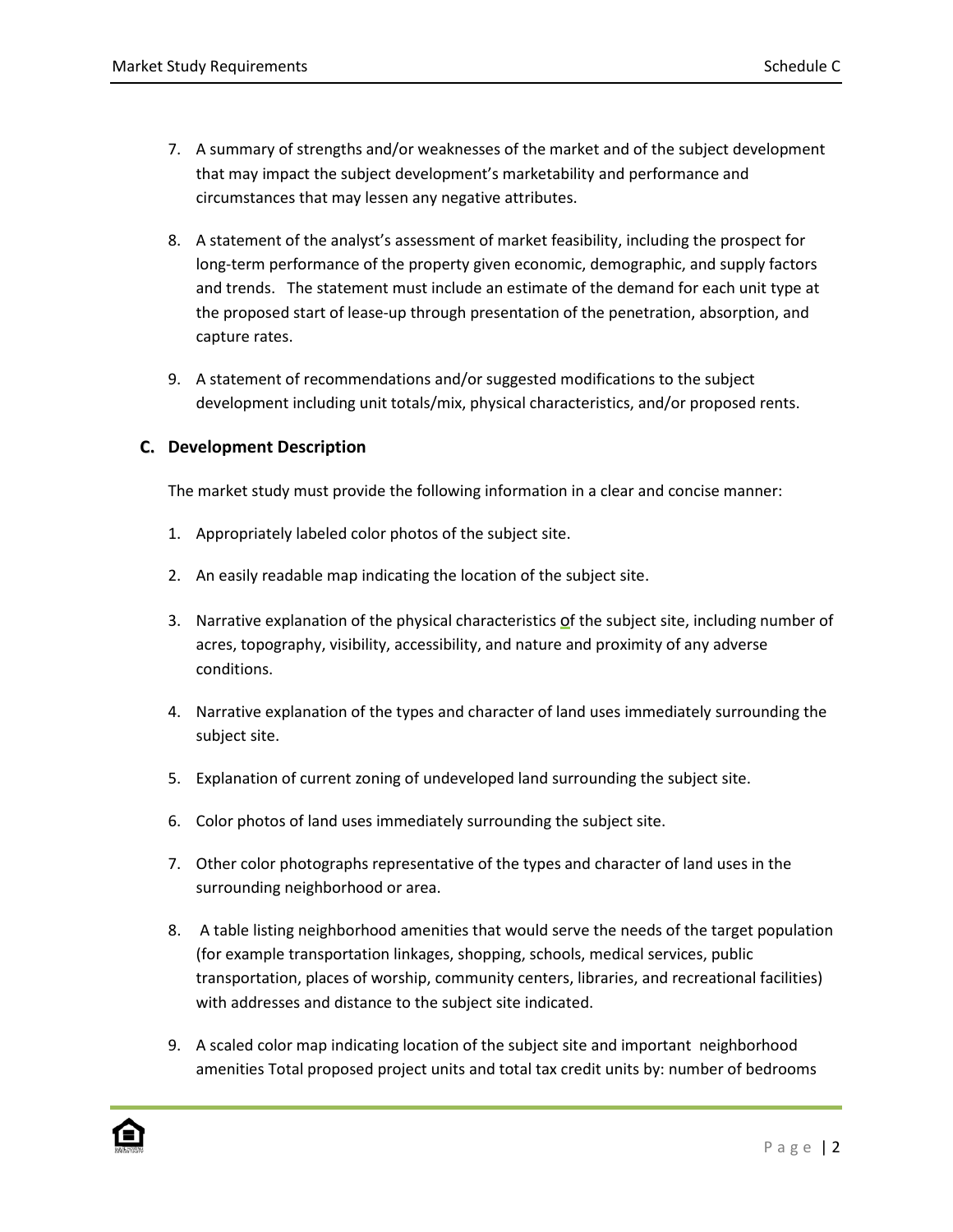and baths, income limit as a percent of AMI, unit size in square feet, proposed rents, utilities included in stated rent s, and utility allowances for tenant-paid utilities.

- 10. Type of construction, i.e. new construction, adaptive reuse, and/or rehabilitation.
- 11. Type of structure, i.e. townhouse, duplex, garden, high-rise, etc.
- 12. Number of parking spaces.
- 13. Target market to be served (i.e. senior, special needs population, families).
- 14. Description of the number of buildings, building design, number of stories, unit and common area amenities, community amenities, and parking.
- 15. For projects proposing adaptive reuse or rehabilitation, explanation of the nature, scope, and estimated cost of work as detailed in the rental housing tax credit application.
- 16. For projects proposing adaptive reuse or rehabilitation, information available to the market analyst on the current condition of structures
- 17. For projects proposing rehabilitation of rental housing currently in operation, explanation of current occupancy rate, trends in occupancy over previous 24 months, current rents, rent subsidies in place, and information regarding future availability of rent subsidies.
- 18. Developer's projected dates for construction start and completion and start of pre-leasing activities.

## **D. Market Area Description**

The study should provide a detailed description of the primary market area. Secondary market areas may not be used. The primary market area (PMA) is the contiguous area surrounding the subject site from which the proposed development is expected to draw its support. At a minimum, the PMA description must include the following: a scaled map of the PMA clearly indicating the location of the subject site and the boundaries of the PMA. The PMA boundaries may be identified by census tract boundaries, municipal or town jurisdictions, neighborhood boundaries, and street or highway names. The map indicating the PMA boundaries must be accompanied by narrative explanation of the considerations that prompted the analyst to define the PMA as indicated. The use of radii or zip codes to depict the boundaries of the market area is unacceptable. The map or narrative must indicate measurement of distance from the site to the PMA boundaries.

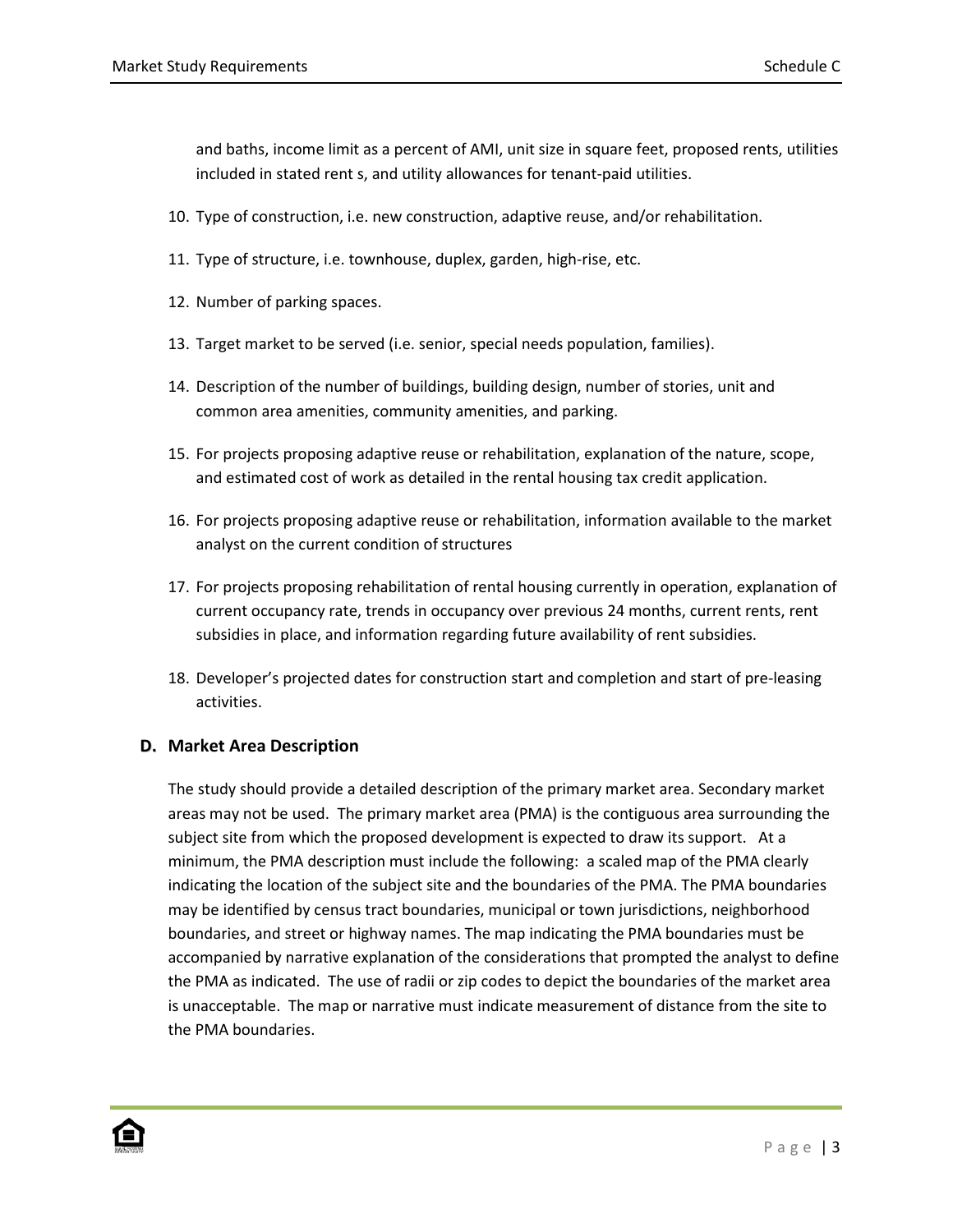# **E. Market Area Economy**

The economic analysis section of the report must include the following:

- 1. Presentation of data and analysis pertaining to trends over the past five years in total atplace employment (i.e. jobs) in the county in which the subject site is located
- 2. Presentation of data and analysis pertaining to at-place employment by industry sector for the PMA or smallest geographic area available that includes the PMA and comparison to appropriate larger geographic area, i.e. city, county, MSA, or labor market area
- 3. List of major employers in the PMA or other appropriate small geographic area and announced changes in workforce (i.e. expansions, contractions, and relocations), contractions in their workforces, as well as newly announced employers and their anticipated effect on the local economy
- 4. A map of major employers and employment centers in relation to the subject property.
- 5. Presentation of data and analysis pertaining to the trend in resident employment and unemployment.
- 6. Based on the data, provide analysis and conclusions on the overall economic status of the market area and how the proposed development would be affected.

# **F. Demographic Data**

In preparing the discussion of demographic trends and characteristics, the analyst must use data, estimates, and projections prepared by reputable public entities and private vendors (for example, U.S. Census Bureau, Claritas, ESRI). If multiple sources of estimates or projections are considered, analyst must reconcile between the two sets to one set of projections. The analyst must comment on why he/she has selected the estimates and projections utilized in subsequent sections of the market analysis. In terms of population and household growth, the analyst must present data pertaining to 1990, 2000, estimates for the current year, and projections pertaining to five years from the current year. He/she must present narrative discussion of the past and projected trend, commenting on the extent to which estimates and projections appear to be reasonable in light of economic conditions, construction activity, and other factors.

As demand for senior developments is based on households age 62+, demographics should also focus on this age group. Data on households 55+ may also be included; however, data on 62+ must be presented regardless of whether project is targeted to 55+ or 62+.

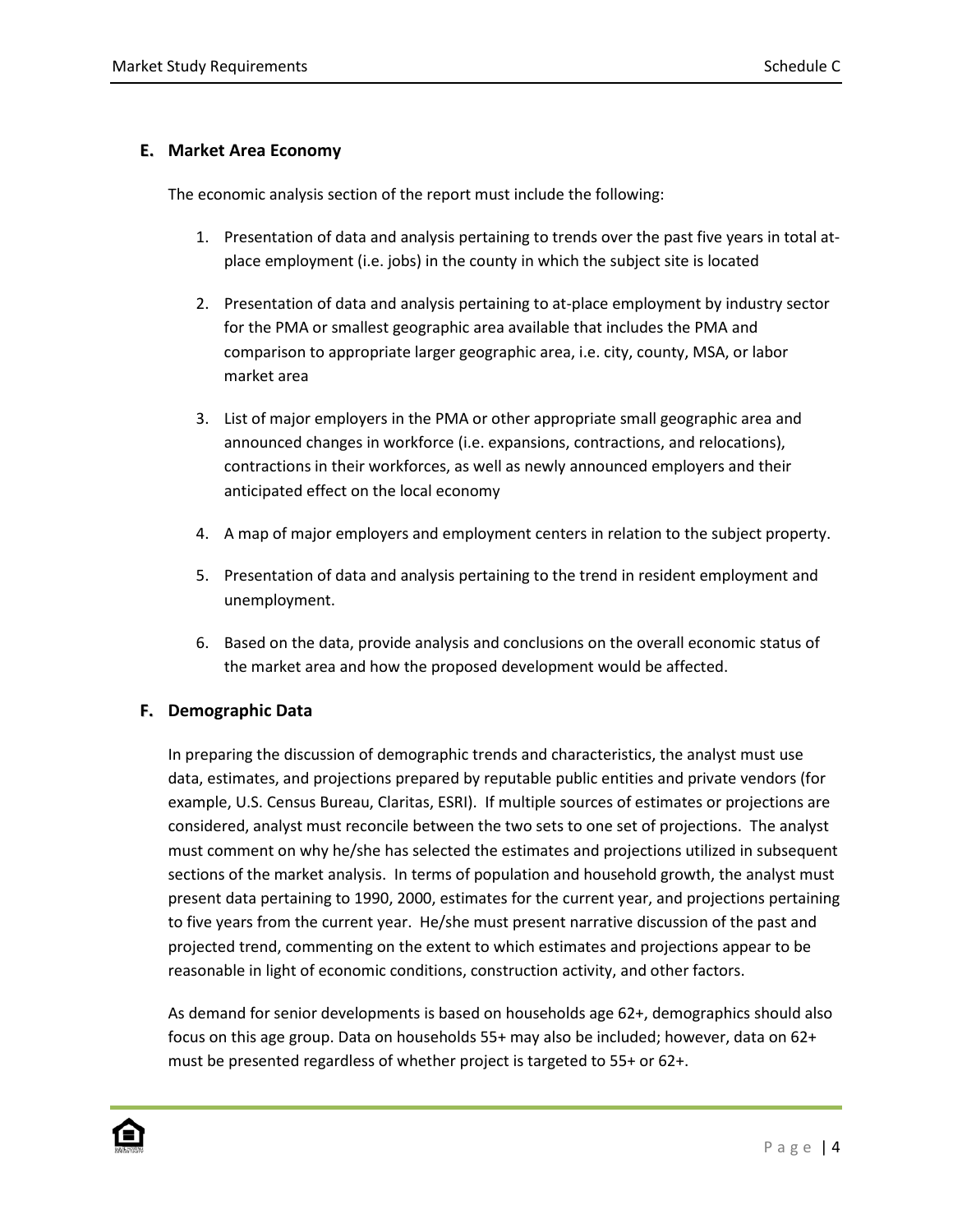The following aspects must be included in the presentation of current demographic data:

- 1. Total population and households within the PMA
- 2. Population and householders by age group
- 3. Number of senior and non-senior households (senior developments only)
- 4. Total number of households by tenure, income, average household size, and group quarters. With senior development proposals, also designate by senior owners and senior renters. Senior proposals should reflect the income distribution of senior households only
- 5. Renter households by number of persons in the household

# **G. Demand Analysis**

Data used in the demand calculations should be consistent and based upon data presented in corresponding sections of the report. These demand calculations should easily be replicated by the reader.

For projects with proposed or existing Project Based Rental Subsidies (PBRA), demand estimates should be provided both with and without a minimum income limit. The analyst must conclude whether sufficient demand exists to support the proposed units if Project Based Rental Subsidies were no longer available.

The population projected must be limited to the age and income cohort. The demand for each income group (i.e. 50% of area median income (AMI)) targeted must be shown separately. Proposed developments targeting senior households must present data demand calculations for age 62 and older. In instances where three and four bedroom units comprise 20% or greater of total units, the analyst must include analysis of the number of large households for these larger units.

Provide all of the assumptions in how demand is determined, including the minimum and maximum income range for each targeted group, so that the analysis is transparent and can be duplicated. Data used as a basis for estimating components of demand can be derived from the U.S. Census Bureau, Claritas, ESRI, or other reputable source. The source citation should be specific enough so that the reader of the market study can locate data used.

Use a rent burden of up to 35% of total household income for family households and up to 40% for senior households. For senior developments, maximum income limits should be capped at a two person household size.

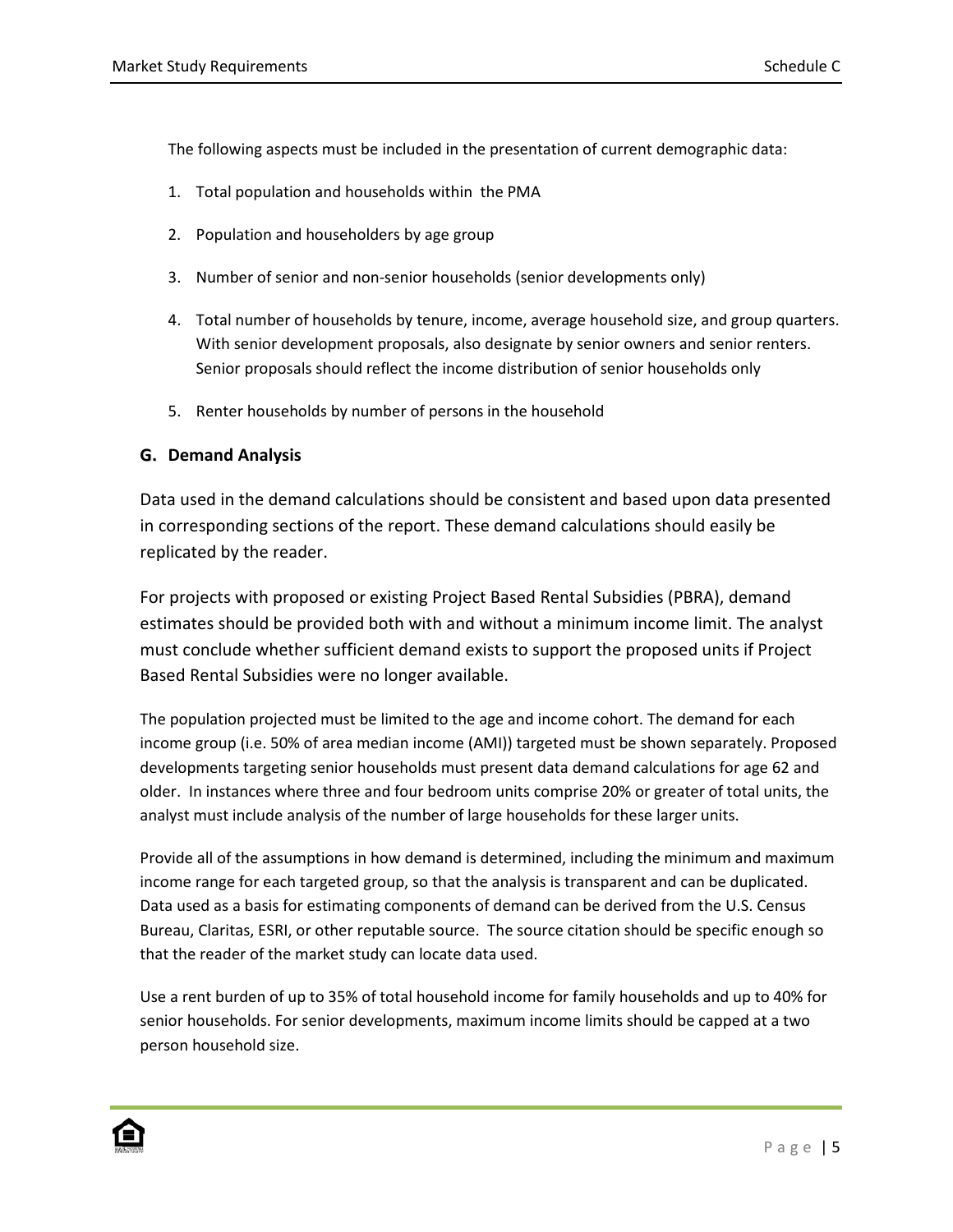For developments with market rate units, the analyst must make some reasonable determination of the likelihood of 80% AMI households residing in the proposed units.

Total market demand consists of demand from new households (1) and existing households (2):

- 1. Demand from New Renter Households: The analyst may determine new units in the PMA based on projected renter household growth. This must be determined by using the base year of 2010/2011 and projected forward to the anticipated placed-in-service date of 2014/2015.
- 2. Demand from Existing Households:
	- a) Rent-overburdened households, if any, within the age group, income cohorts and tenure (renters) targeted for the proposed development; the analysis should assume rent-overburdened households are paying greater than 35% (family) or 40% (senior) of income towards gross rent.
	- b) Households living in substandard housing units; adjust for age, income bands, and tenure as applicable. The analyst must use conservative estimates as to the demand from households that are both rent-overburdened and living in substandard housing.
	- c) Income-eligible senior homeowners likely to convert to rentership. Analysts must provide a narrative of the steps taken in order to derive estimates of demand. . Analysts are encouraged to be conservative in this regard.
- 3. In order to account for recently developed rental units, demand should be net of any comparable units that have been awarded or constructed since the base year of demand (2010/2011). For purposes of this demand analysis, "comparable" refers to LIHTC units at similar income targets and rent levels. Also, vacancies in developments placed in service which have not yet reached stabilized occupancy (95%) must also be included in supply. A table detailing the units subtracted as supply should be included in this section of the report.
- 4. Based on the net demand estimates calculated using steps 1-3 above, the market study should provide:
	- a) Capture rate for all units.
	- b) Capture rate by each income target (AMI) and bedroom size.

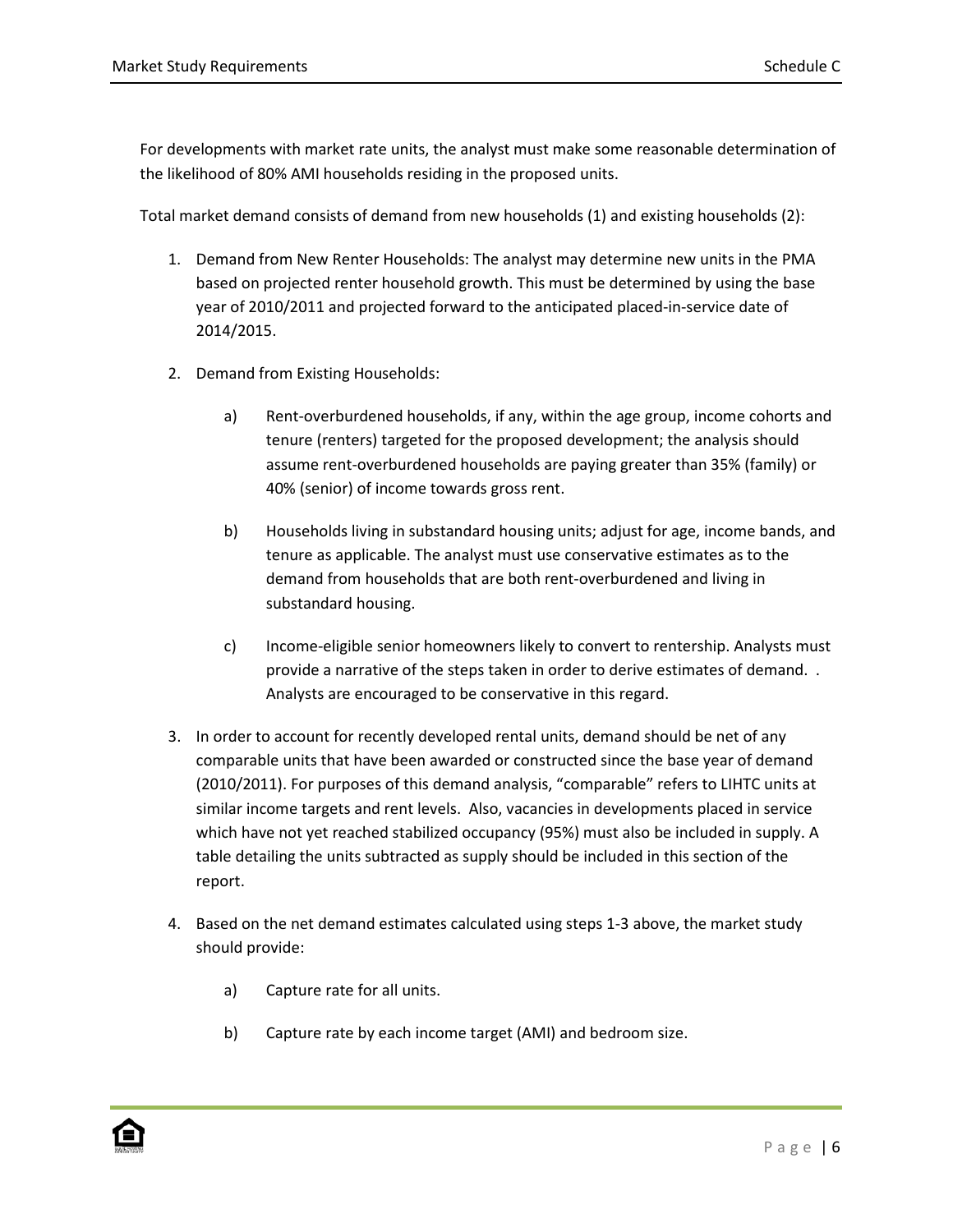- c) Calculate the penetration rate for the PMA on senior developments only. The penetration rate is the percentage of age- and income-qualified households in the PMA that all existing and proposed affordable properties to be completed within six months of the proposed development, and which are competitively priced to the subject, must capture to achieve the stabilized level of occupancy (95%).
- 5. Present an estimate of the absorption period and absorption rate for the proposed development to reach 95% occupancy. The methodology used to determine the absorption rate should be identified.

| <b>Income</b><br><b>Restrictions</b>                                                                                         | <b>Up to 30%</b><br>(min. income<br>to max.<br>income) | <b>Up to 40%</b><br>(min. income<br>to max.<br>income) | <b>Up to 50%</b><br>(min.<br>income to<br>max. | <b>Up to 60%</b><br>(min.<br>income<br>to max. | <b>Market Rate</b><br>(min.<br>income to<br>max. |
|------------------------------------------------------------------------------------------------------------------------------|--------------------------------------------------------|--------------------------------------------------------|------------------------------------------------|------------------------------------------------|--------------------------------------------------|
|                                                                                                                              |                                                        |                                                        | income)                                        | income)                                        | income)                                          |
| <b>New Rental</b><br><b>Households</b>                                                                                       |                                                        |                                                        |                                                |                                                |                                                  |
| Plus                                                                                                                         |                                                        |                                                        |                                                |                                                |                                                  |
| <b>Existing</b><br>Households-Rent<br>Overburdened                                                                           |                                                        |                                                        |                                                |                                                |                                                  |
| Plus                                                                                                                         |                                                        |                                                        |                                                |                                                |                                                  |
| <b>Existing</b><br>Households-<br>Substandard<br><b>Housing</b>                                                              |                                                        |                                                        |                                                |                                                |                                                  |
| Plus                                                                                                                         |                                                        |                                                        |                                                |                                                |                                                  |
| Senior<br><b>Homeowners</b><br>Likely to Convert to<br>Rentership<br><b>Equals</b>                                           |                                                        |                                                        |                                                |                                                |                                                  |
| <b>Total Demand</b>                                                                                                          |                                                        |                                                        |                                                |                                                |                                                  |
| <b>Minus</b>                                                                                                                 |                                                        |                                                        |                                                |                                                |                                                  |
| <b>Supply (includes</b><br>directly<br>comparable units<br>completed or in<br>pipeline in the<br>PMA, vacant or<br>occupied) |                                                        |                                                        |                                                |                                                |                                                  |
| Equals                                                                                                                       |                                                        |                                                        |                                                |                                                |                                                  |
| <b>Net Demand</b>                                                                                                            |                                                        |                                                        |                                                |                                                |                                                  |
| <b>Total Absorption</b><br><b>Period</b>                                                                                     |                                                        |                                                        |                                                |                                                |                                                  |

The following demand table should be included in each report:

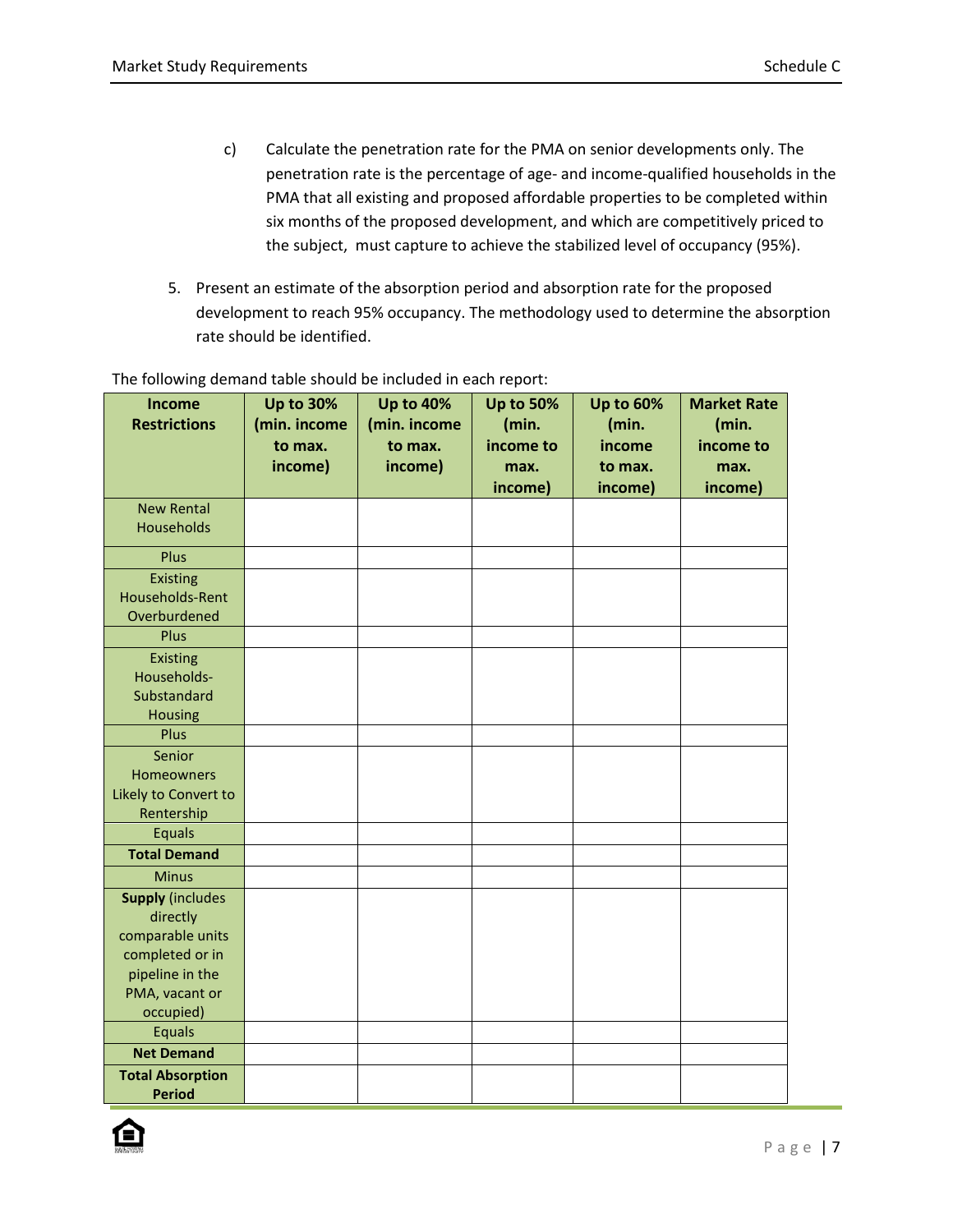| <b>Bedrooms</b> |                  | <b>Total</b><br>Demand | <b>Supply</b> | <b>Net</b><br><b>Demand</b> | Units<br>Proposed | Capture<br>Rates |
|-----------------|------------------|------------------------|---------------|-----------------------------|-------------------|------------------|
| 1 Bedroom at    | %AMI             |                        |               |                             |                   |                  |
| 2 Bedroom at    | $\mathcal{A}$ MI |                        |               |                             |                   |                  |
| 3 Bedroom at    | %AMI             |                        |               |                             |                   |                  |
| 4 Bedroom at    | %AMI             |                        |               |                             |                   |                  |

# **H. Supply Analysis**

The market study must include a comprehensive analysis of the primary market area's competitive rental market. This should include both multi-family rental communities and scattered-site communities (if applicable). This survey should include, at a minimum, all existing LIHTC communities targeting a similar population (senior/family) and a representative sample of market rate communities likely to compete with the proposed development. Any information provided on deeply subsidized communities (Section 8/USDA) should be discussed separately from LIHTC and market rate communities. The date or dates of surveys of competitive properties should be easily discernible to the reader (i.e. indicated in the narrative discussion and, as appropriate on tables, graphs, etc.).

The following data should be present in both tabular and narrative form:

- 1. The number of vacant units and vacancy rates for each surveyed community. Overall vacancy rates should be calculated separately for each category of rental housing surveyed (LIHTC, market rate, and subsidized).
- 2. Rents, square footage, and rents per square foot for each surveyed community. For LIHTC communities with multiple income targets, rents should be presented for each income level. Average rents for LIHTC communities across multiple income levels are not sufficient.
- 3. Color photographs.
- 4. Name, location, population served, type of design, age and condition, number of units by bedroom type, rent levels, number of bedrooms and baths for each unit type, size in square footage of units, kitchen equipment, type of utilities (state whether tenant or owner paid and energy sources for hot water, heat and cooking), unit and site amenities included, onsite management, occupancy rate, absorption history (if recently completed), name, address, and telephone number of property contact.

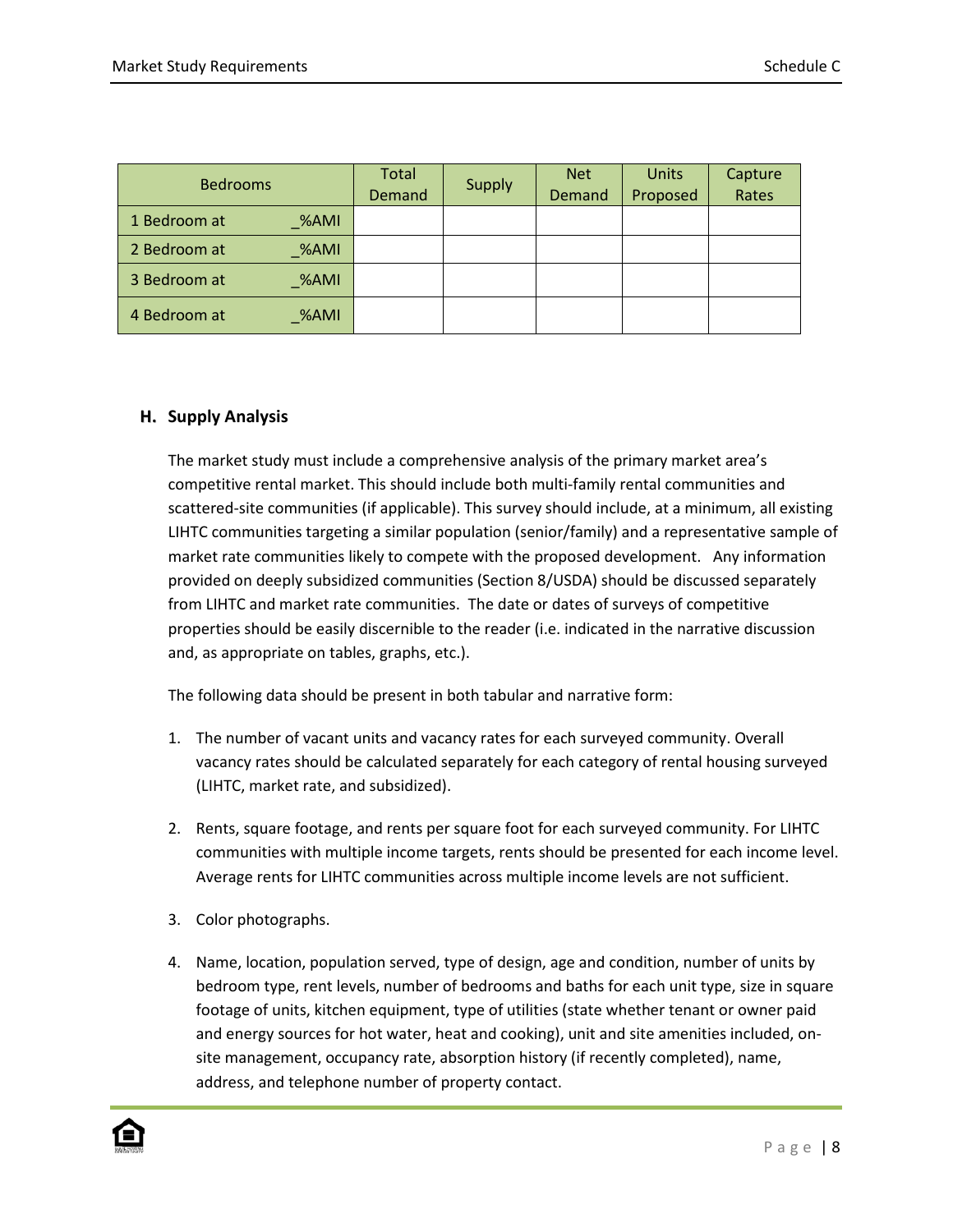- 5. A color map showing the location of the subject property and each surveyed community. PMA boundaries should be clearly indicated on this map.
- 6. An analysis of the competitive position (rents) of the subject development relative to other LIHTC rental communities in the PMA.
- 7. An analysis of the competitive position (rents) of the subject development relative to competitive market-rate rental communities in the PMA.
- 8. In cases of rehabilitation of an existing property, the analyst must discuss the development's marketability and competitiveness in comparison to similar existing or planned multifamily properties.
- 9. In the case of proposed rural projects where a sufficient number of comparables do not exist in the PMA, data on at least three developments in adjacent markets with similar characteristics must be included in the market analysis. Also, in rural areas lacking sufficient three or four bedroom rental comparables, provide data on three and four bedroom single family rentals, or provide information on rental trailer homes and single family homes in an attempt to identify where potential tenants are currently living.
- 10. The market vacancy rate for the PMA rental housing stock by AMI levels and target market, if available and type of occupancy and unit size.
- 11. Identify the number of people on waiting lists for each development.
- 12. Discuss the availability of affordable housing options, including purchase of homes if applicable.
- 13. Senior developments should not be used in the survey for a family oriented community. If insufficient senior communities exist in the primary market area to make a determination on rents or market conditions, a survey of family oriented communities should be included.
- 14. Derive a market rent and compare it to the applicant's proposed rent in the form of market advantage.
- 15. Provide a list of all rental communities under construction or recently approved in the primary market area. Analysts should make an attempt to obtain detailed information, including the number of units and proposed rents. A determination should be made if proposed developments will compete with the subject property. If no new developments are planned in the primary market area, the market study should include a statement to that effect.

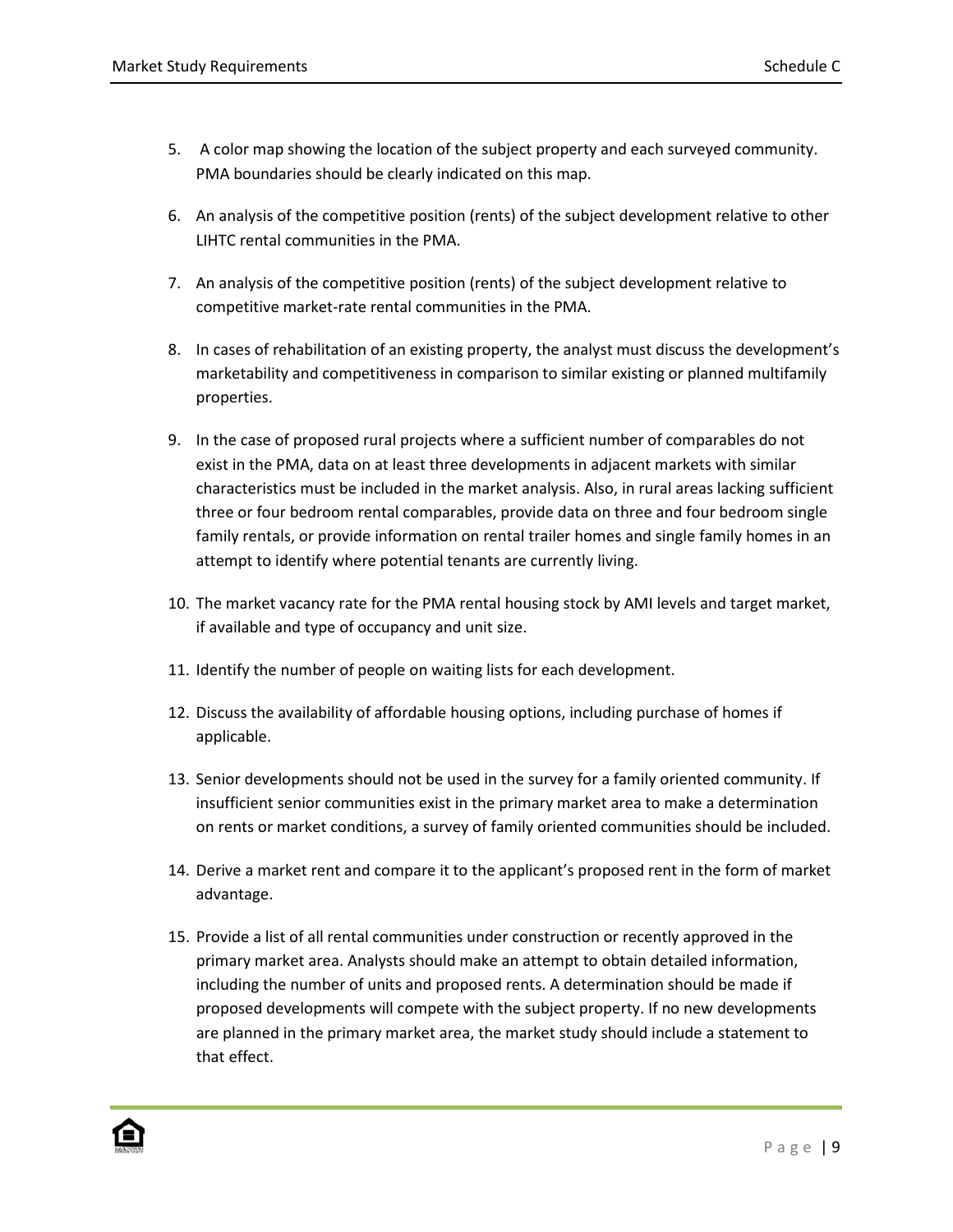#### **I. Conclusions and Recommendations**

The analyst must provide a candid conclusion of the development's market feasibility indicating the challenges or successes that the development is projected to face.

#### **J. Market Study Analyst Statement of Experience**

The study must contain the preparer's resume and statement of experience.

#### **K. Market Study Checklist**

The study must contain a completed Market Study Checklist. The Checklist can be found at the end of this schedule.

#### **L. Signed Statement Requirements**

1. The market analyst who is responsible for report and conclusions the must visit the site and competitive properties. The signed statement must include the following language:

I have made a physical inspection of the site and market area and that information has been used in the full study of the need and demand for new rental units. To the best of my knowledge, the market can support the demand shown in the study. I understand that any misrepresentation in this statement may result in the denial of participation in the rental housing tax credit program in Indiana as administered by the Indiana Housing and Community Development Authority. Neither I nor anyone at my firm has any interest in the proposed development or relationship with the ownership entity. Compensation for my services is not contingent upon this development receiving a reservation or allocation of tax credits. I affirm under the penalties of perjury that the foregoing representations are true.

\_\_\_\_\_\_\_\_\_\_\_\_\_\_\_\_\_\_\_\_\_\_\_\_\_\_\_\_\_\_\_\_\_\_ \_\_\_\_\_\_\_\_\_\_\_\_\_\_\_\_\_\_\_\_\_\_\_\_\_\_\_

Market Analyst **Date** 

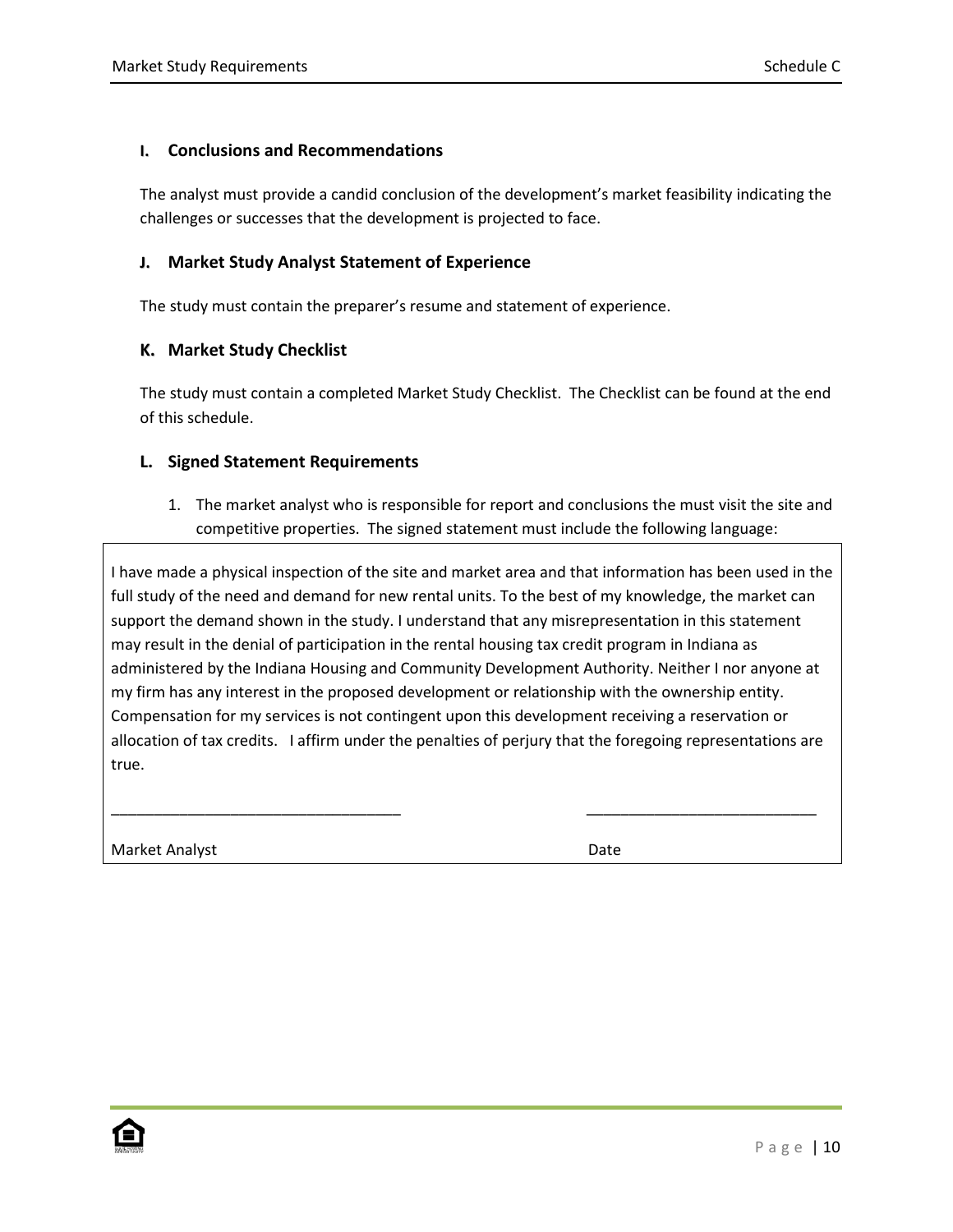## **M. MARKET STUDY CHECKLIST**

| <b>STANDARD</b>                                                         | <b>INCLUDED (Yes or No)</b> | <b>PAGE</b> |
|-------------------------------------------------------------------------|-----------------------------|-------------|
| Resume for market professional with demonstrable experience in          |                             |             |
| Indiana affordable housing markets                                      |                             |             |
| <b>Executive Summary</b>                                                |                             |             |
| <b>Development Description</b>                                          |                             |             |
| Site Map                                                                |                             |             |
| Color photos of site                                                    |                             |             |
| Type of construction, type of structure, number of buildings, number    |                             |             |
| of units, amenities, number of bedrooms and baths, etc.                 |                             |             |
| Discussion on incompatible land uses adjacent to the site               |                             |             |
| Scope of Rehabilitation, if applicable                                  |                             |             |
| Identification of federal or local housing subsidy programs on site     |                             |             |
| Projected construction start, completion and start of pre-leasing       |                             |             |
| <b>Market Area Description</b>                                          |                             |             |
| Detail of boundaries of primary market area (PMA)                       |                             |             |
| Scaled color map of shopping, medical services, public                  |                             |             |
| transportation, employment, financial institutions, libraries, schools, |                             |             |
| community centers within one and one half mile radius of site           |                             |             |
| Scaled color map of PMA                                                 |                             |             |
| Color photos of immediate surrounding area or neighborhood              |                             |             |
| <b>Market Area Economy</b>                                              |                             |             |
| Description of the employment by industry sector for PMA and            |                             |             |
| county where site is located                                            |                             |             |
| List of major employers in PMA                                          |                             |             |
| Employment and unemployment trends for PMA and county; County           |                             |             |
| total workforce figures in numbers and percentages                      |                             |             |
| Analysis and conclusions on economic status of PMA                      |                             |             |
| Identification of data sources used to compile statistics               |                             |             |
| <b>Demographic Data</b>                                                 |                             |             |
| Total Population and householders by age group                          |                             |             |
| Number of senior and non-senior households, if applicable               |                             |             |
| Total number of households by age, tenure, income, average              |                             |             |
| household size, and group quarters.                                     |                             |             |
| Renter households by number of persons in the household                 |                             |             |
| <b>Demand Analysis</b>                                                  |                             |             |
| Projection of total demand from demand for new renter households        |                             |             |
| & demand from existing households, as described in Schedule C of        |                             |             |
| QAP                                                                     |                             |             |
| Minimum and maximum income ranges for each targeted group               |                             |             |
| Definition of absorption period and rate to reach 95% occupancy         |                             |             |
| Presentation of net demand in narrative, chart, and/or tabular          |                             |             |
| format                                                                  |                             |             |
| Calculation of capture rate for each income target group and            |                             |             |

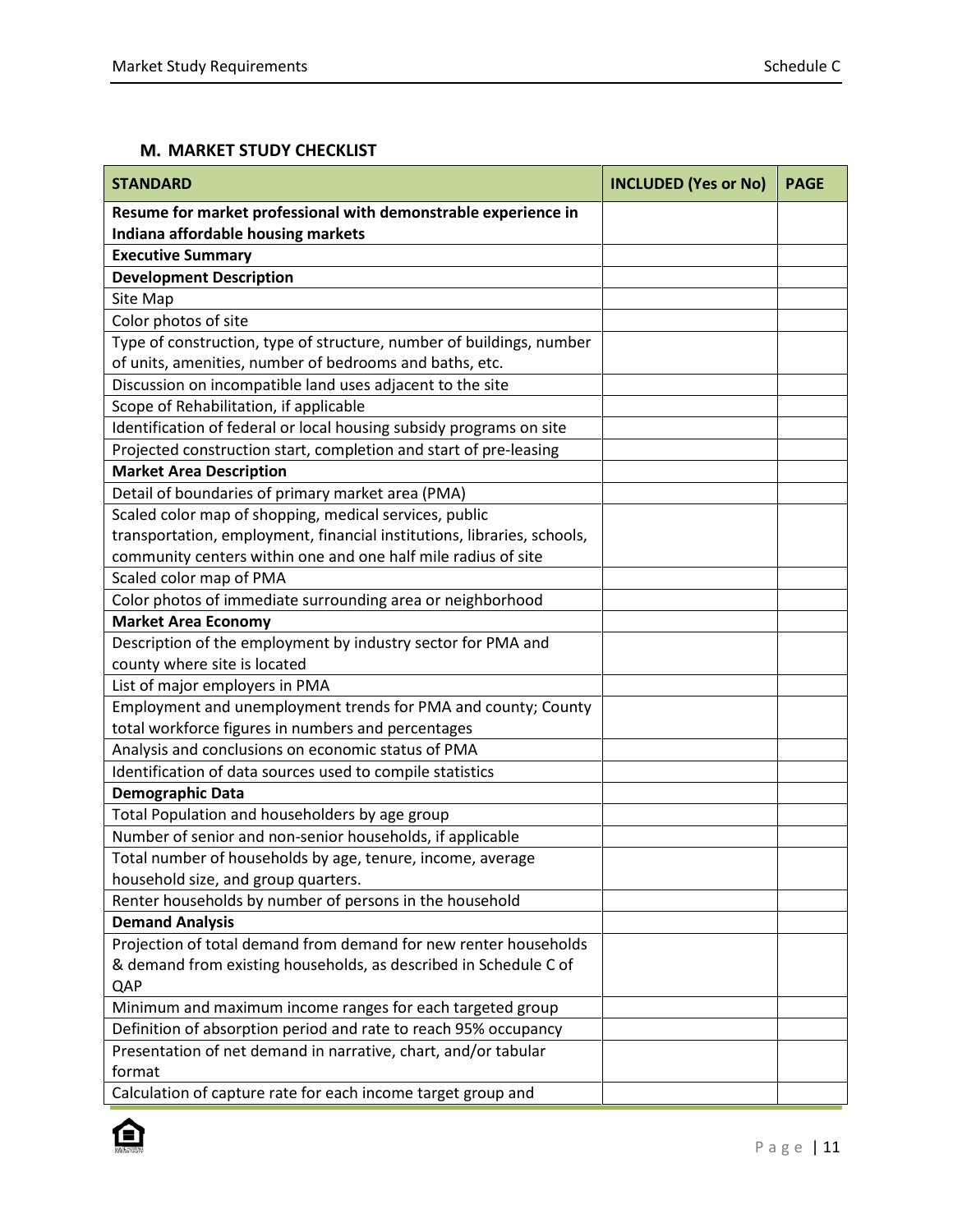| bedroom size                                                       |  |
|--------------------------------------------------------------------|--|
| Calculation of penetration rate for the PMA                        |  |
| Comparison of market rents and rents at proposed development       |  |
| Demand calculations with rental assistance and without rental      |  |
| assistance, if applicable                                          |  |
| Demand calculations with rental assistance and without rental      |  |
| assistance, if applicable                                          |  |
| Assumptions for demand analysis                                    |  |
| <b>Supply Analysis</b>                                             |  |
| Survey of market rate and tax credit rental properties including   |  |
| name, address, age and condition, area median income level         |  |
| Type of federal and/or municipal subsidies, if applicable          |  |
| Presence of on-site management                                     |  |
| Number of units by bedroom type, number of bathrooms for each      |  |
| unit type, square footage of units                                 |  |
| Rents by number of bedrooms and baths, and square footage          |  |
| Unit and site amenities relative to subject property               |  |
| Type of utilities                                                  |  |
| Occupancy rates of each property                                   |  |
| Absorption history of each property (if recently completed)        |  |
| Color photographs of comparable properties                         |  |
| Color map depicting location of each property relative to subject  |  |
| property                                                           |  |
| Market vacancy rate for PMA rental stock by population and type of |  |
| occupancy and unit size                                            |  |
| Number of people on waiting lists for each property                |  |
| Discussion of availability of other affordable housing options     |  |
| In rural areas, data on developments in adjacent markets with      |  |
| similar characteristics, if properties are not available in PMA    |  |
| Multi-family pipeline (planned communities)                        |  |
| <b>Conclusions and Recommendations</b>                             |  |
| Candid conclusion about the subject property's feasibility in the  |  |
| market.                                                            |  |

# **ACKNOWLEDGMENT OF MARKET ANALYST**

Market Study Analyst

Signature: \_\_\_\_\_\_\_\_\_\_\_\_\_\_\_\_\_\_\_\_\_\_\_\_\_\_\_\_\_\_

Printed Name: \_\_\_\_\_\_\_\_\_\_\_\_\_\_\_\_\_\_\_\_\_\_\_\_\_\_\_\_\_

Title (if applicable): \_\_\_\_\_\_\_\_\_\_\_\_\_\_\_\_\_\_\_\_\_\_\_\_\_

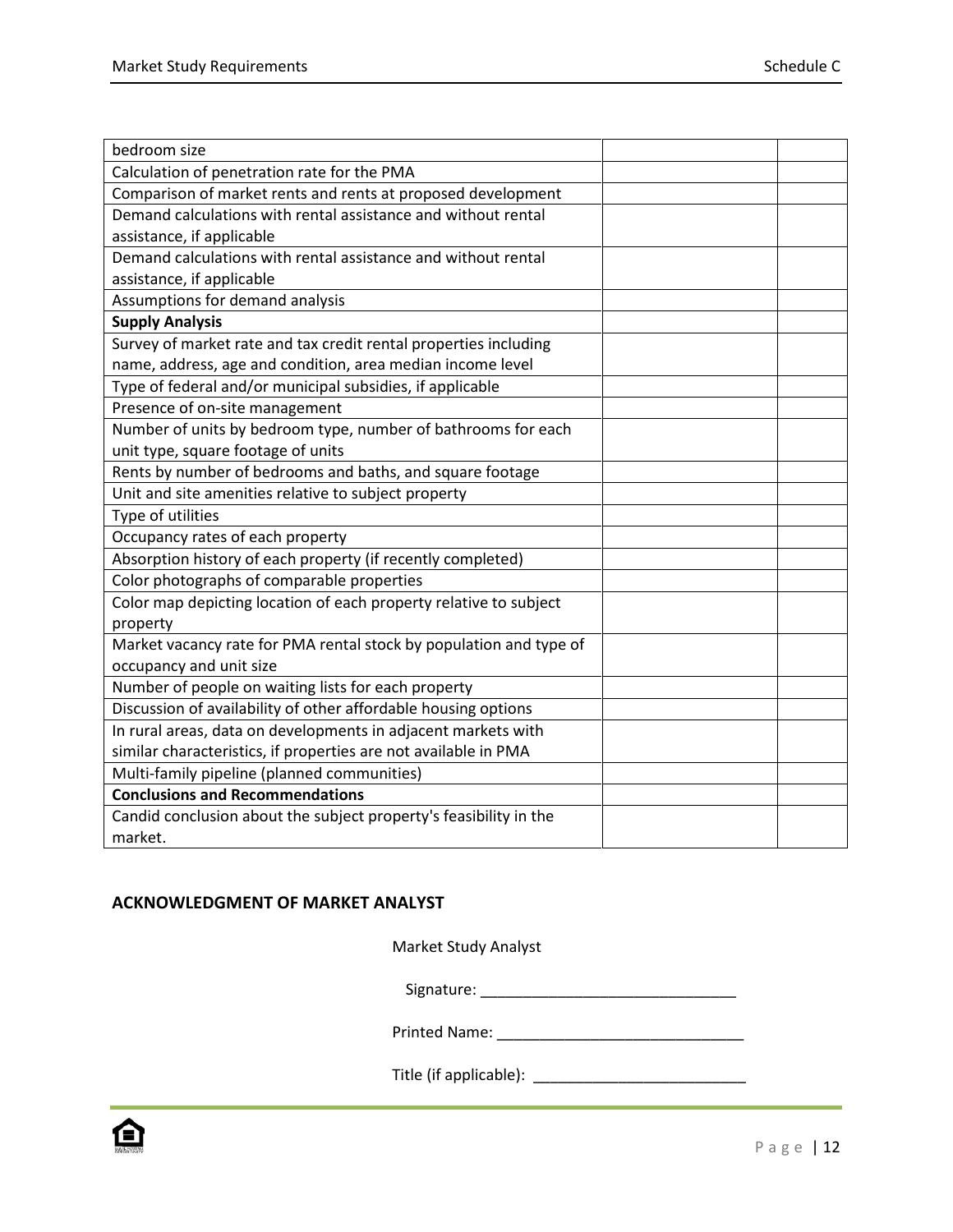#### **N. Preferred Market Study Analysts Instructions and Application**

- 1. The Indiana Housing and Community Development Authority are seeking experienced professionals to conduct third-party market study reports for housing funding applications. The reports are to provide the professional's opinion of the market for affordable rental housing in a market area. Beginning with 2007 program year, IHCDA will only accept market study reports from companies included on the IHCDA Preferred Market Study Provider List. This list will be used for rental housing tax credit developments and multifamily bond programs. Applicants who are seeking funding for either of these programs must contract directly with a provider on the preferred list to obtain a required market study. An updated list will be available on the IHCDA web site.
- 2. In order to be placed on the preferred list, interested persons or firms must submit a complete application package at least 60 days prior to the date on which the application for IHCDA funding will be submitted. IHCDA staff will review the application package and notify the applicants of the results of their review within 15 days of the receipt of the application package. Applications will be judged by the individual's experience, capacity, and knowledge of IHCDA and national standards. Applications will be accepted on a rolling basis throughout the calendar year.
- 3. IHCDA reserves the right to remove a provider from the list at any time due to the failure of adhere to IHCDA market study requirements as outlined in program guidelines or other actions deemed by IHCDA to be harmful to the program or applicants.
- 4. A complete application package must consist of the following:
	- a. Completed application form.
	- b. A list of applications to IHCDA from the past 2 years that included a market study prepared by your firm or if no previous experience, a sample market study for a proposed rental housing tax credit development.
	- c. A resume (no more than 5 pages) outlining staff, education, experience, and credentials.
- 5. Submit complete application packages to:
	- **a. Indiana Housing and Community Development Authority Real Estate Development Department RE: Preferred Market Study List Application 30 S. Meridian Street, Suite 1000 Indianapolis, IN 46204**